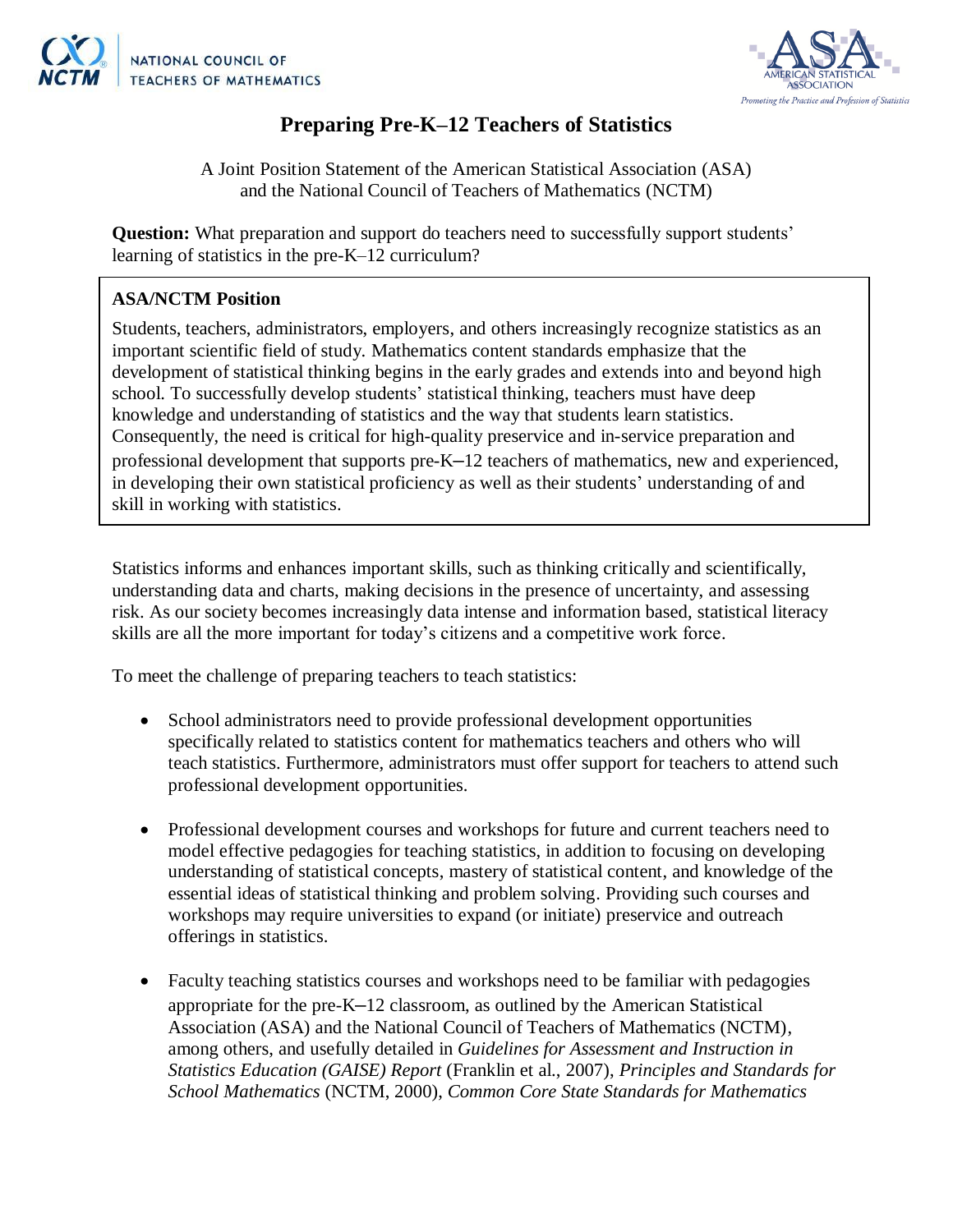(National Governors Association Center for Best Practices and Council of Chief State School Officers, 2010), and *The Mathematical Education of Teachers II* (Conference Board of the Mathematical Sciences, 2010).

- Faculty who teach statistics need to work together with education faculty to provide coursework that emphasizes stronger conceptual knowledge of statistics and the essential ideas of statistical thinking and problem solving.
- State departments of education need to work together with national professional organizations such as ASA, NCTM, the Association of Mathematics Teacher Educators (AMTE), the National Council of Supervisors of Mathematics (NCSM), and the Mathematical Association of America (MAA) to ensure the development of uniform resources, assessments, and delivery models of professional development in statistics.

ASA and NCTM are committed to taking appropriate action within the structures of their organizations to assist in guiding the implementation of these recommendations.

## **References**

Conference Board of the Mathematical Sciences. (2010). *The mathematical education of teachers II*. Issues in Mathematics Education, Vol. 17. Providence, RI: American Mathematical Society; Washington, DC: Mathematical Association of America.

Franklin, C., Kader, G., Mewborn, D., Moreno, J., Peck, R., Perry, M., & Scheaffer, R. (2007). *Guidelines for assessment and instruction in statistics education (GAISE) report: A pre-K–12 curriculum framework.* Alexandria, VA: American Statistical Association. [http://www.amstat.org/education/gaise/GAISEPreK-12\\_Full.pdf](http://www.amstat.org/education/gaise/GAISEPreK-12_Full.pdf)

National Council of Teachers of Mathematics. (2000). *Principles and standards for school mathematics.* Reston, VA: Author.

National Governors Association Center for Best Practices and Council of Chief State School Officers. (2010). *Common core state standards for mathematics. Common core state standards (college and career-readiness standards and K–12 standards in English language arts and math).* Washington, DC: Author. [http://www.corestandards.org](http://www.corestandards.org/)

## **Resources**

The following publications and other resources offer additional support for this joint statement of NCTM and ASA:

American Statistical Association. StatisticsEducationWeb (STEW). Online peer-reviewed lesson plans. Alexandria, VA: Author. <http://www.amstat.org/education/stew/>

American Statistical Association–National Council of Teachers of Mathematics Joint Committee on Curriculum in Statistics and Probability for Grades K–12. (1982–). *The Statistics Teacher*